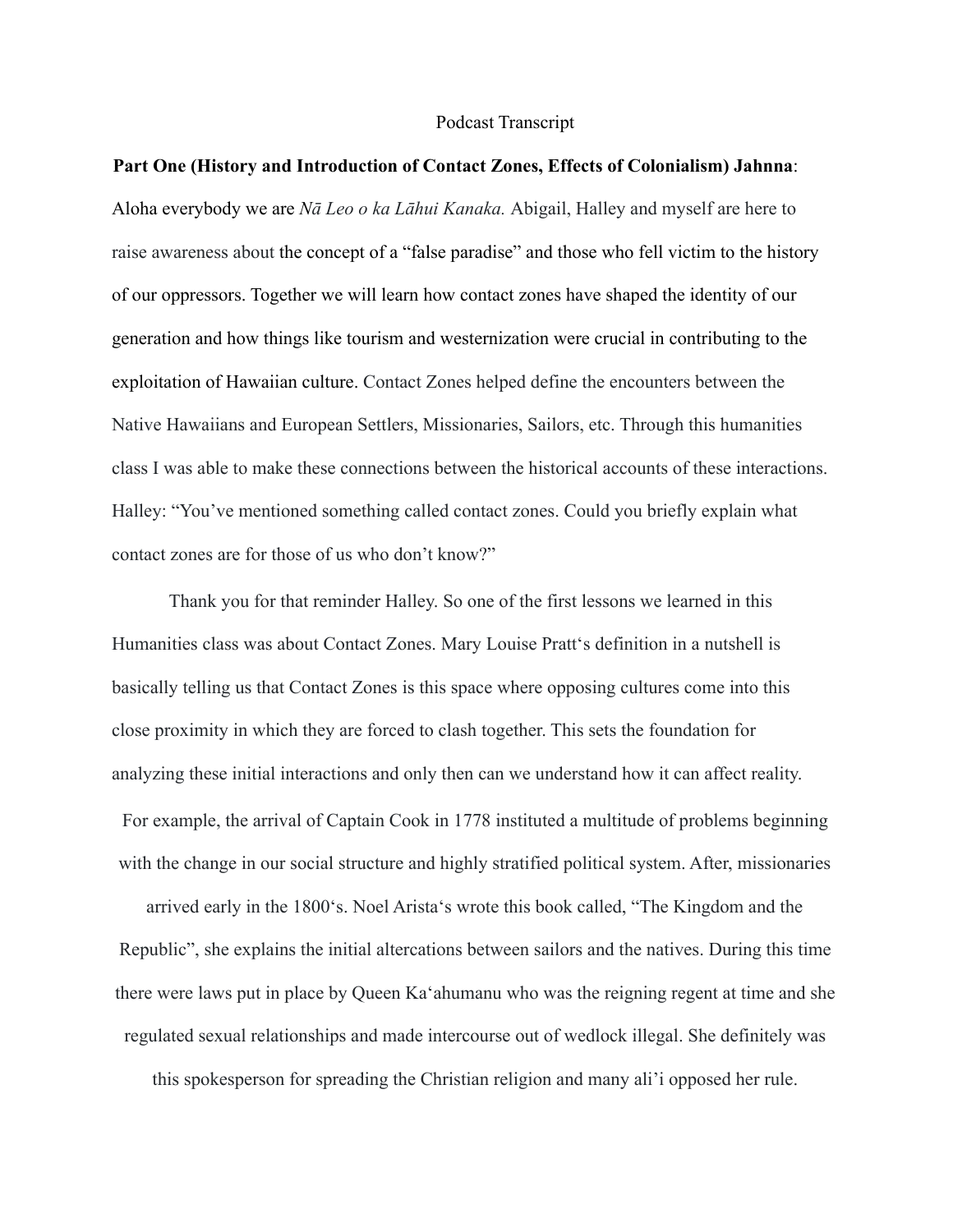#### Following

her death in 1832, nineteen-year old mo'i Keaouili reinstated aspects of Hawaiian culture by taking an 'aikane' and considering a union with a sister."

This really showed how the ali'i "pushed back" against this religion by reimplementing practices that existed before the missionary rule. These "polygamous" relationships were not viewed back then how they are today. The joining of families from the same bloodlines were done to maintain the mana and prestigious titles as if royalty marrying royalty. But Christian values ridiculed these types of relationships as blasphemous. Which is kind of funny because in the bible many of the men had more than one wife. Which may not have been God's intended plan but still it happened. This just goes to show no one way is perfect nor right. We shouldn't bash on someone else's beliefs because they don't line up with our own. But this was just the start of how Hawaiian traditions began to be overruled by Christian values. During this same time, hula was also banned as it was regarded as "pagan practices" and not revived until the reign of Kalakaua. Hula being a major aspect of Hawaiian culture as it was a way to tell stories to pass down from many generations.

Not only was hula banned but the language as well. Hawaiian Literacy was estimated at 90% in 1841. Hawaiian medium education was banned in 1896 and my grandparents told me how they would get beaten with the ruler for speaking Hawaiian. This was all a part of the transition into the English Language and the "American way of Life." But today, Hawaiian Language is optionally taught in public school and really one can only learn through immersion type education or on their own. Language is learned growing up in the household. It is hard to learn something when you're not surrounded by it everyday. Because of what happened in the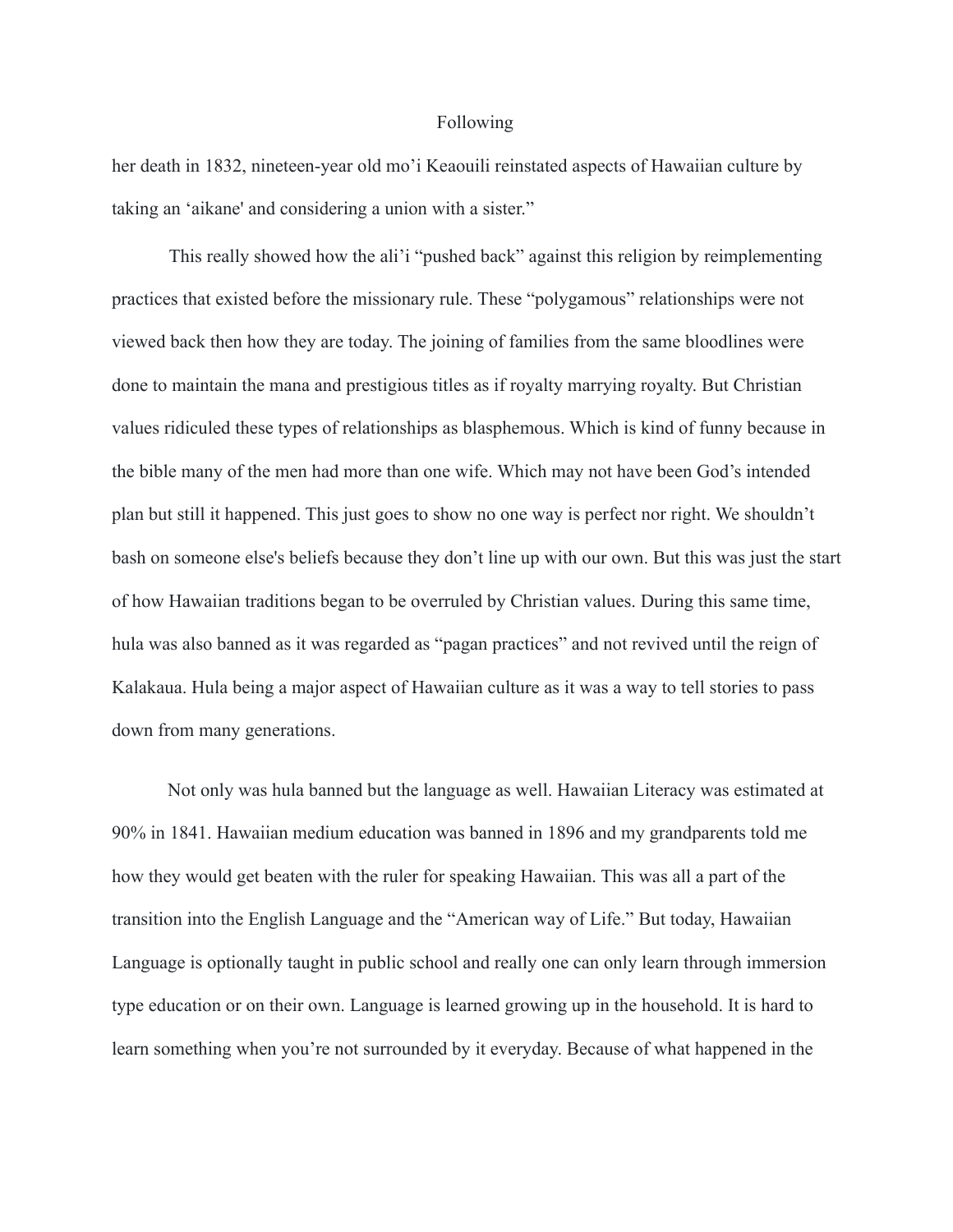past, our grandparents didn't want to teach our parents and so forth, leaving us foreign to our native tongue.

**Halley's Comment:** Growing up, ʻŌlelo Hawaiʻi was not spoken in my household. My parents never wanted to teach me or wanted me to learn it because they saw it as a dying and almost non-existent language, but still wanted me to learn other aspects of Hawaiian Culture. I grew up dancing Hula but that was about it. My first real exposure to ʻŌlelo Hawaiʻi was actually with a family friend, she was probably the first person who also started to teach me and when I got to college and started to take classes, it made me wonder what other reasons my parents had for not wanting me to learn ʻōlelo Hawaiʻi. The further into my education I got, the more I was hoping that when I spoke at home my parents would realize the disservice that they had done to me by not allowing me to learn. In my process of learning ʻŌlelo Hawaiʻi, it made me realize that it is never too late to start.

**Jahnna**: Loss of the language, loss of culture and loss of our native population. From a 100% native population to less than 50% all within a span of 5 years following the smallpox epidemic. That's crazy ! Nearly half of our people left to carry on our culture, traditions. Our monarchs enforced quarantine procedures and encouraged vaccines to try and counteract the effects of colonialism. But despite the measures taken to try and fix the imbalance, no proclamation, law or regulation could have saved Hawaii from the inevitable fate of becoming a minority in their own land. Outsiders began to overtake the natives and so did their beliefs and principals.

US ideologies pioneered a path for military powers to enter, and foreign powers to assume control over the government and overall the islands. Thus, following the illegal overthrow of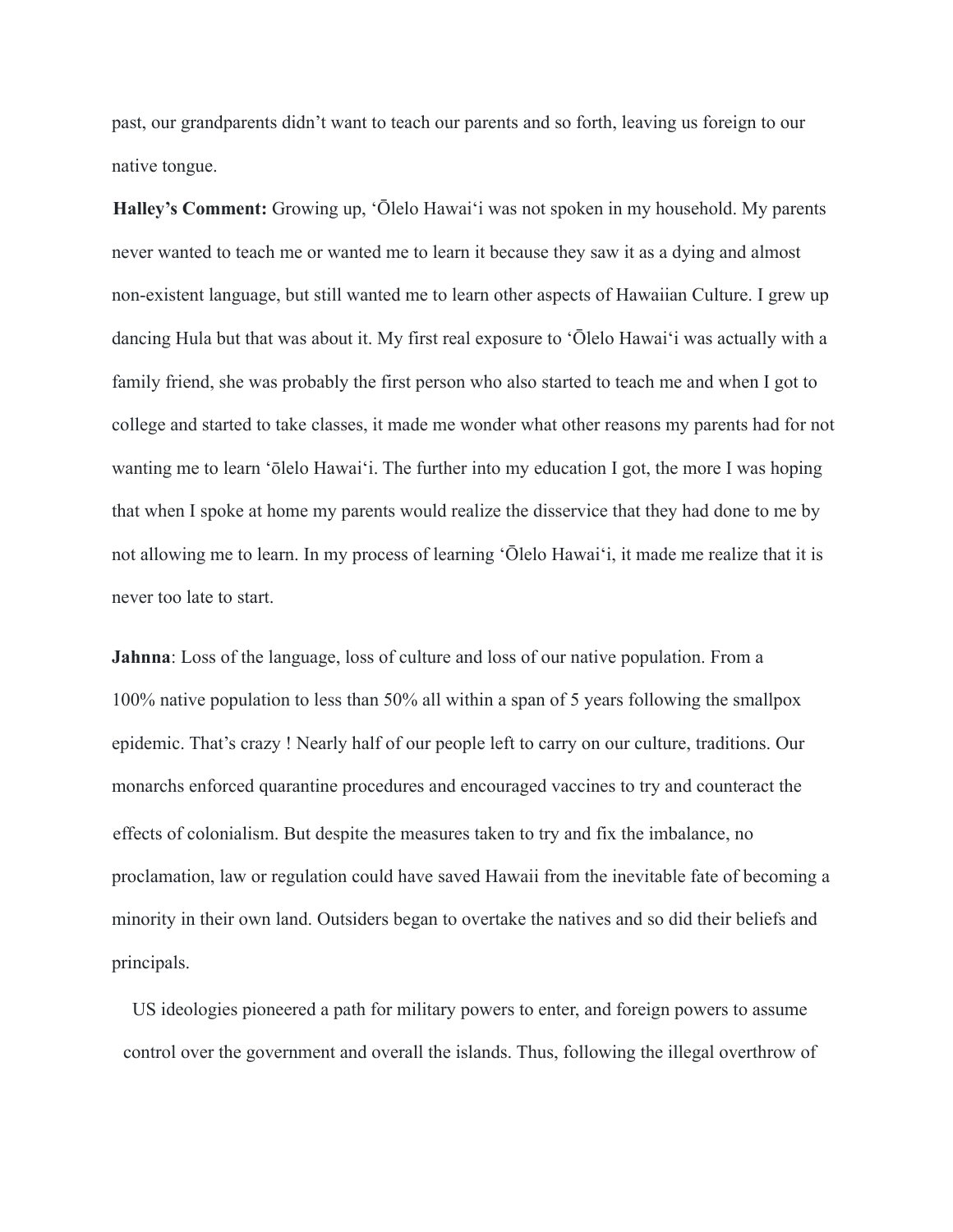the Hawaiian Kingdom in 1898 with Natives barely making up one third of the population. Nothing stopped the United States from abdicating our Queen and transforming our monarchy

into an American ran government and modifying the Native Hawaiian identity as a whole. From an independent nation we became an illegally occupied country to territory and now the 50th State of America. It's sad to say that some Hawaiians are not even taught this until their post-secondar y education if they choose and it's the uneducated persons that fail to recognize and acknowledge the truth behind the history.

### **Part 2 (Issues and impacts)**

**Halley:** The western impact on the Native Hawaiian population and other pacific island nations throughout Oceania have a lot to do with military strategy and the commodification of cultures and island homes. Here in Hawaiʻi both have been part of a long standing tradition of colonization and western influence. Personally I worked in the tourism industry for almost 6 years, I worked in 4 different hotels and also as a lūʻau dancer. To be honest, it was an eye opener to see how much Hawaiʻi was being taken advantage of.

There are times that I find myself questioning what other state has as many military bases like Hawaiʻi does. If we think about it, thereʻs Schofield and Wheeler in Wahiawā, JBPHH, Marine Corps Base Hawaiʻi at Kanēʻohe Bay, multiple training areas within the islands, and housing reservations. Not many other states have at least one base per military branch in one state, which is already cause for some concern. With the amount of military personnel that are on island at any given time are now putting native peoples in competition for natural resources, housing, and land access. This starts to become problematic when places of cultural importance have now been disturbed by the training that is taking place by the military. Like when the US Navy had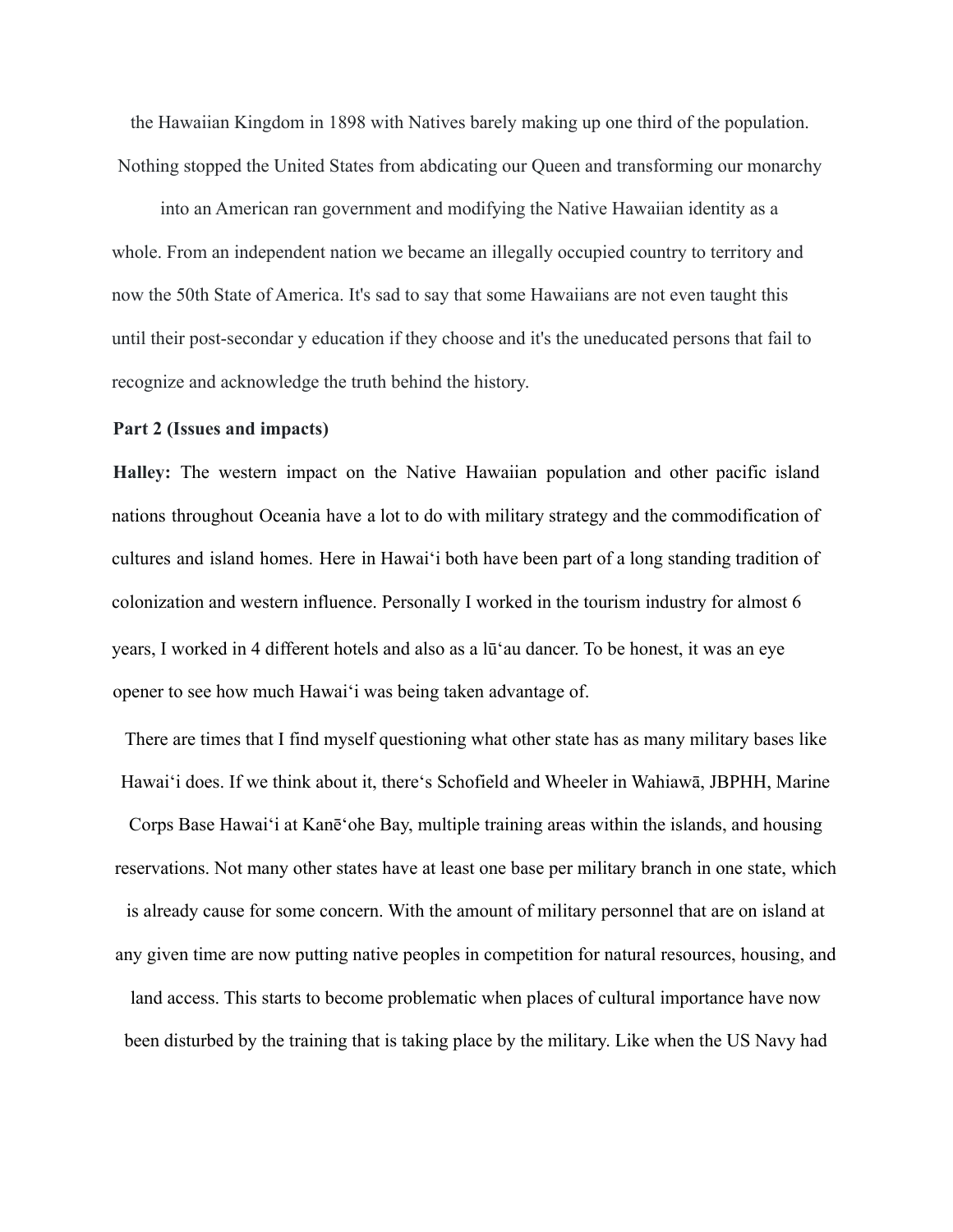used Kahoʻolawe as target practice and eventually breaking the natural aquifer as well as not cleaning up the island like promised and how the island is inhospitable because of the unexploded ordinances. The military lacks the understanding of why the land is so important to the native hawaiians and doesnʻt try to educate themselves or try to come to a compromise when it comes to equal access to our homeland.

One thing that I noticed when working in the tourism industry for that long was the entitlement of tourists, especially the ones coming from the mainland. Their ignorance and lack of respect has impacted Hawaiʻi in so many ways. In *From a Native Daughter,* Haunani Kay-Trask states "In Hawaiʻi, the destruction of our land and the prostitution of our culture is planned and executed by multinational corporations (both foreign-based and Hawaiʻi-based), by huge landowners (such as the missionary descended Castle&Cook of Dole Pineapple fame), and by collaboratioinist state and county governments" (137). This always speaks volumes to me because it shows the era of where the entitlement could have started but also gives such an extreme example of the commodification of Hawaiʻi has affected the native peoples. **Abby:** Can you tell us a story from your days working in the tourism industry? **Halley:** Sure. Since there are so many I guess Iʻll tell a short one from working as a dancer. I was performing at the International Marketplace for their sunset show and afterwards was taking pictures with guests who had attended. There was this one couple that was waiting in line and they seemed impatient, so I had thanked them for watching and for waiting. I was waving for the next set of guests to come forward and the lady had said something along the lines of "you should be thanking us for taking the trip to Hawaii, seems like you all need it." The next morning I was standing at the front desk at work and the couple from the night before had come up and started complaining about the rain. The lady had said "canʻt you do something to stop the rain like a dance or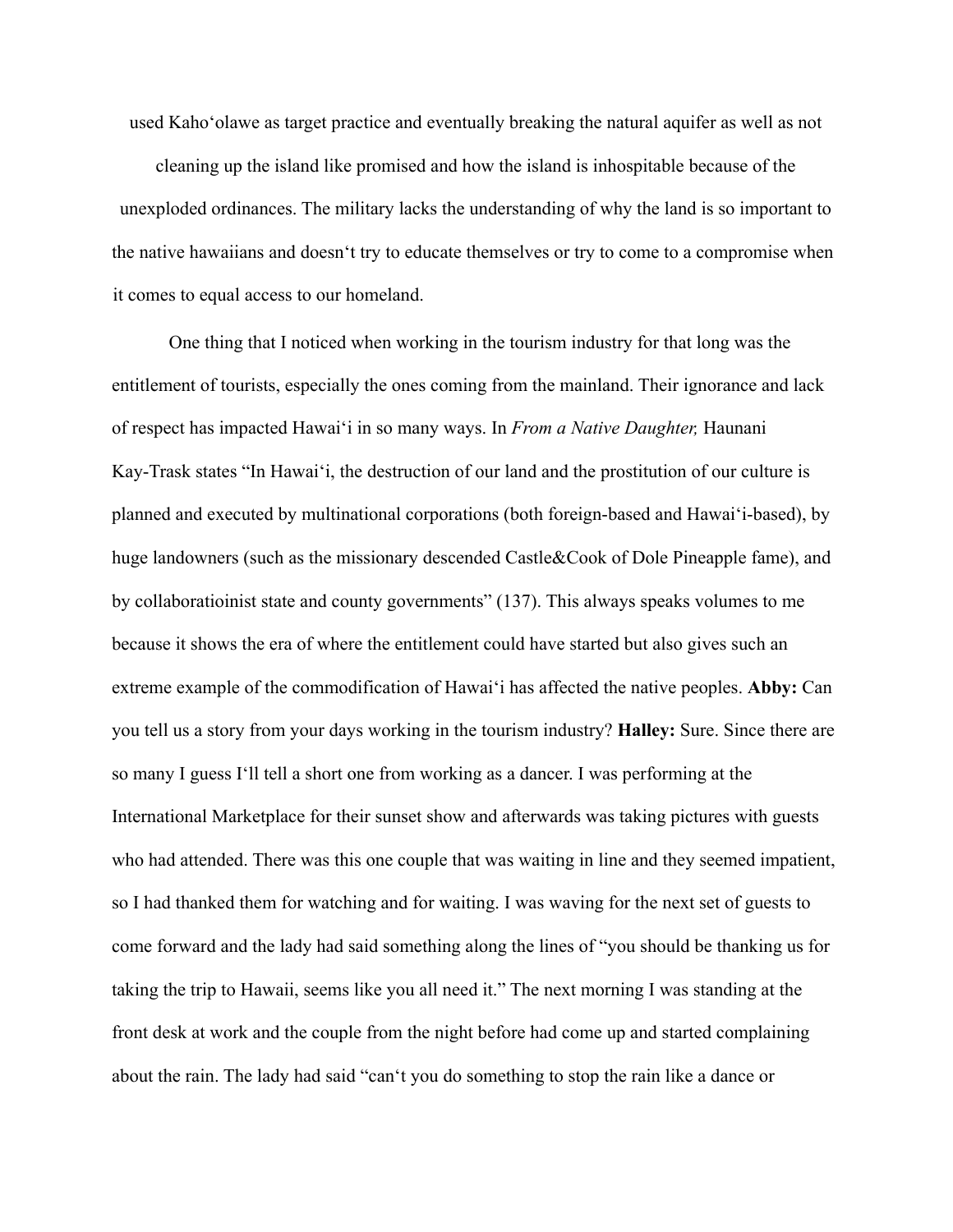something I wanted to lay out at the beach". I was already irked by the lady from the night before and at that point she was blaming me for the rain, it was probably only like 9 in the morning, my shift had just started, and I was ready to go home. I had apologized for the rain and told them I couldnʻt control the weather and theyʻd just have to wait it out. She was going on a rant about how we should compensate them with a free dinner and spa trip for the hassle. Already annoyed I had told them since the weather wasnʻt under the hotel's control that there was no need for the compensation, and left the conversation like that.

Jumping back into the content of the podcast, another thing that I had also noticed that comes from the westernization that is very much present in Hawaiʻi (much to manyʻs dismay) is the phrase "Aloha Spirit." Coined by the Hawaii State Tourism Authority, "The Aloha Spirit" was something that was used to commodify and exploit Hawaiian culture and people. Haunani Kay-Trask explains aloha as " the social connections between our people [that] through aloha, translated as "love" but carrying with it a profoundly Hawaiian sense that is, [which] again [is] familial and genealogical" (141). The use of our language to sell the "paradise" of Hawaiʻi is the long standing issue of westernization and colonization. Language has an uplifting power that Hawaiians believed in tremendously. I ka ʻōlelo ke ola, i ka ʻōlelo ka make- in language is life, in language is death. The use of ʻōlelo Hawaiʻi in the hands of commodification of Hawaiian culture and traditions doesnʻt make sense when less than 40 years ago the ban on ʻŌlelo Hawaiʻi being taught and spoken was lifted.

Another way that colonialism and westernization has affected Native Hawaiians is the loss of native place names and are replaced by either someone of importance (during the overthrow) or the describance of the place. One of the largest examples of the renaming is Pearl Harbor, or Puʻuloa. What was once home to many native hawaiians who shared moʻolelo and mele about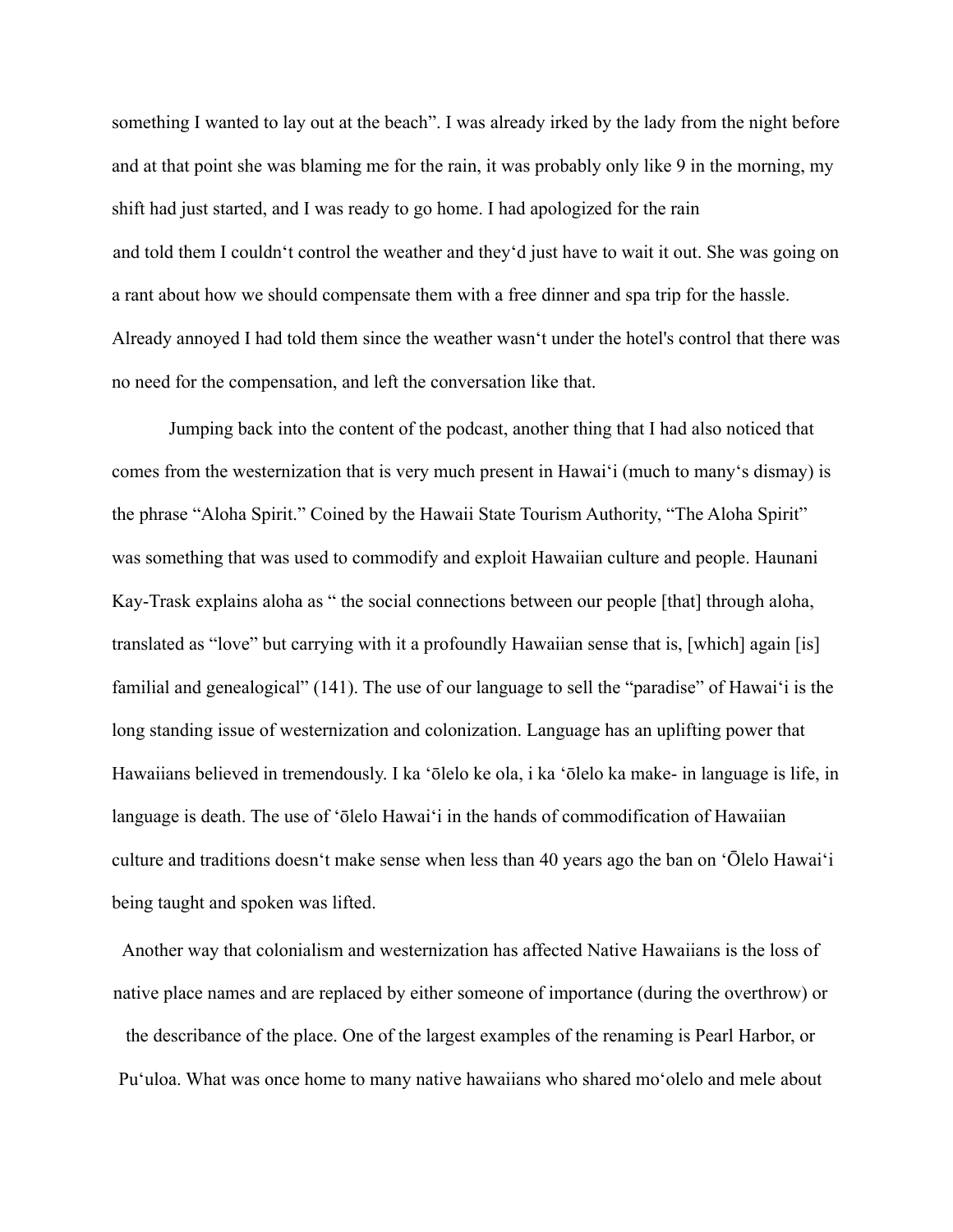the area are now having to explain what was where or what had happened to a once thriving ecosystem. When the US Navy came and wanted to build the shipyard many opposed the idea

because of the cultural significance and also the loss of access to the sheltered harbor. Another example of the name changing is Dole Street. Renamed after Stanford B. Dole was once known as Kapaʻakea Street. The street runs from Punahou street to Saint Louis Drive, and passes through Mānoaʻs campus, many of the Native Hawaiians that study and work at UH Mānoa agree that having and keeping the name Dole for the street is praising the overthrow and "glorifies a legacy of injustice and is a direct insult to Native Hawaiians in pursuit of a college education" (Civilbeat, 2017). The renaming of places that hold generations worth of cultural value, immediately ceased to exist and are now being remembered as places that had a hand in colonialism in Hawaiʻi.

And next, Abigail will be talking about an ideal solution to the impacts of colonization and western influence in Hawai'i.

## **Part 3 (The ideal solution)**

**Abby:** Hello everyone! As Halley had said, in this portion of the podcast, I will be discussing ways in which we can educate others about Hawaii. It is no secret Hawaii is looked at as a place for vacation and paradise. Many haoles, also known as foreigners, are unaware of the culture and laws. As we had discussed earlier, the land and the people hold importance in Hawaii. When visitors/tourists come to Hawaii, they are perceived as ignorant and unwanted due to the lack of education. This is where we need to find a solution. Something I had come up with is enforcing the airlines and hotels to educate their tourists on Hawaii. The airlines and hotels are the first people who have contact and can inform the tourists. They can inform them about not touching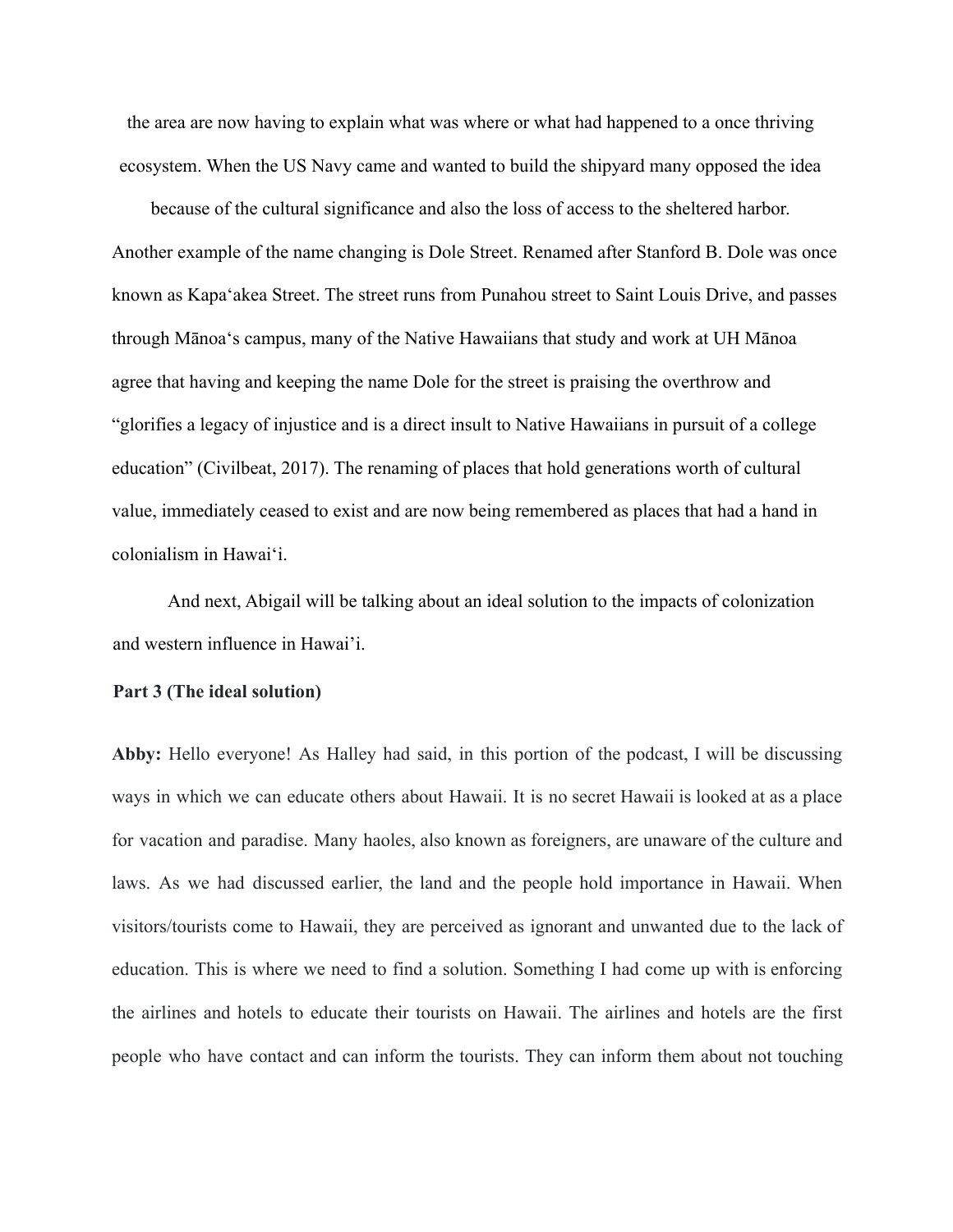the wildlife, staying 500 feet away from all monk seals and turtles, and to not litter. The land is not just a place in which we live, it is our home and provider. Many locals take pride in their home and want take care of it. Whether it is the animals or the land itself, we take care of it. When we see tourists littering, touching the animals, and posting videos and images of touching the endangered animals, it hurts.

**Halley**: Can you give us an example of a recent event in which this occurred?

**Abby**: Sure. An example I have would be the incident that happened in early July. A woman named Lakyn went viral on tiktok for posting a video of her touching an endangered Hawaiian Monk Seal in the island of Kauai. The video had received over 37,000 views which caused an uproar amongst the people of Hawaii. Lakyn had immediately faced backlash and received many threats. Here in Hawaii, when such crime is committed, the offender could face up to five years in prison or pay a \$50,000 fine. According to Lakyn and her husband Stephen, they were unaware of the laws and never meant any harm. They were just enjoying their honeymoon and it was their first time seeing a Hawaiian monk seal. Both Stephen and Lankyn were unaware of the protected laws and had not seen any signs posted. Even though they were unaware of their crimes, they had agreed to pay the fines and learn from their mistakes. However, the people of Hawaii felt like it wasn't enough. Situations like this happen all the time and a majority of people tend to get away with it. We are constantly trying to preserve our land and encourage each other to save the animals. When we see people doing the opposite, it is disrespectful. Same goes for respecting our culture. Dancing hula is not about wearing a grass skirt and coconut bra while making waves with your hands. Hula is about telling a story. Another thing that should be taught is how locals communicate. Pidgin is not something anyone can be taught overnight, but at least know the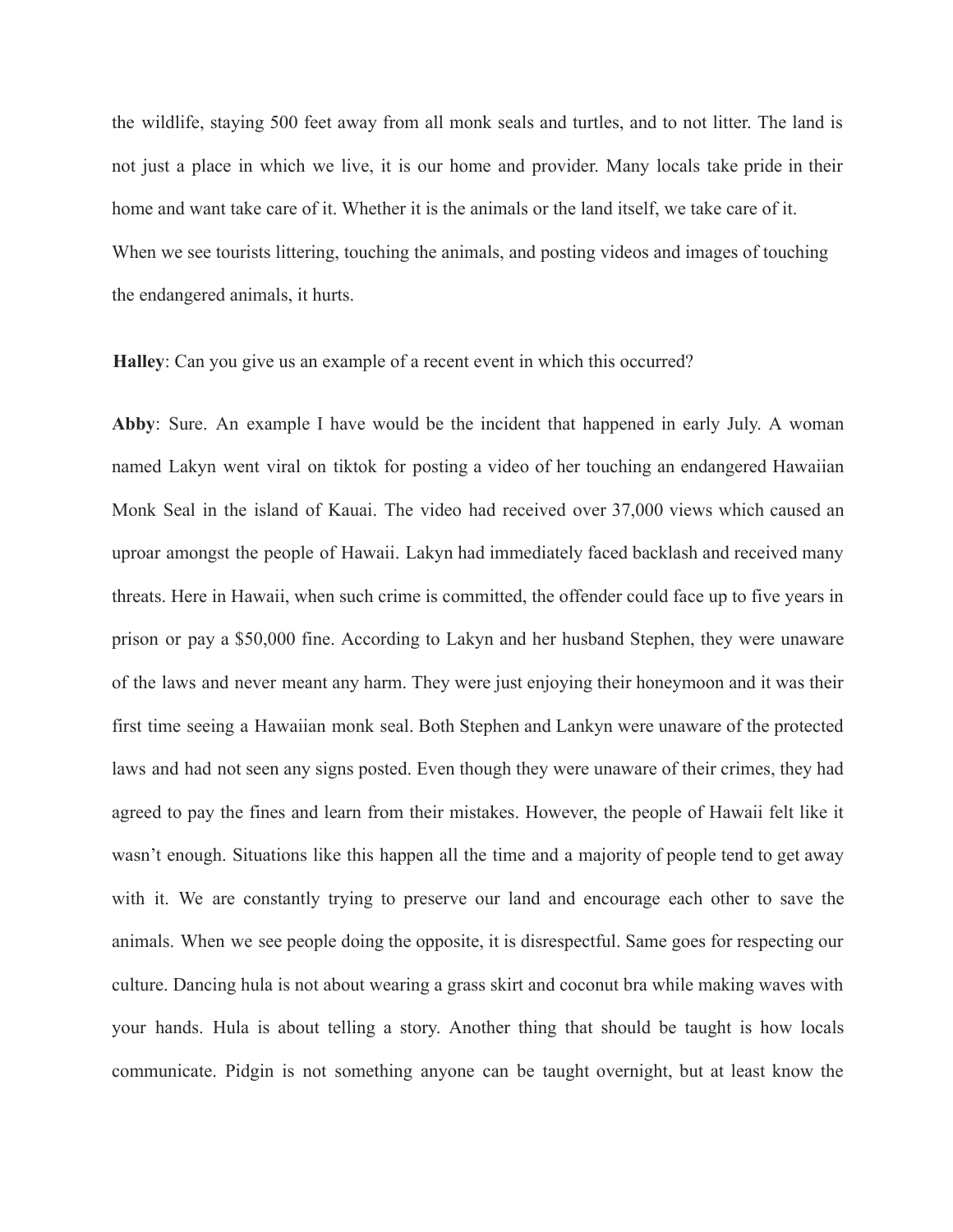basics. Inform foreigners that we refer to older men and women as aunties and uncles. To people from the mainland, that may seem weird, but it's deemed respectful here.

**Jahnna:** Yes it is funny because my roommate would call her mom by her first name and I thought it was weird but still I called her aunty, and she understood. Everybody is raised differently. I think it is more about communicating and coming to a mutual understanding. But what exactly does this have to do with the airlines and hotels?

**Abby:** Well, I'll tell you. When the airplanes take off, they can inform their passengers during the flight. Whether it is on the intercom, having brochures, and even providing a brief infomercial. Something is better than nothing. Hotels can even provide infomercials and brochures as well. They are constantly promoting tourist attractions all along Waikiki and North Shore, but do not bother to share the culture, laws, and traditions. If they have the funds to promote attractions, they can put money off to the side to inform. Annually, there is a competition held with all media clubs and classes in the high schools that are culturally based. They can use this competition to their advantage. The winner can create an infomercial for the incoming tourists. That way, the tourists can no longer say they didn't know and the war between tourists and locals can stop. Hawaii could slowly be comfortable with the idea of tourists rather than be discouraged by ignorance. We all need to do our part and find ways to make amends. We should share our culture, traditions, and land. However, foreigners need to learn and respect that we have laws for a reason. Us as locals cannot be angry and closed off to the idea of tourists being uneducated. That is why I am proposing for hotels and airlines to take the time to educate the haoles.

Another solution I had come up with is encouraging tourists to participate in cultural day. They should spend their first day visiting some of Hawaii's historic locations to learn some of the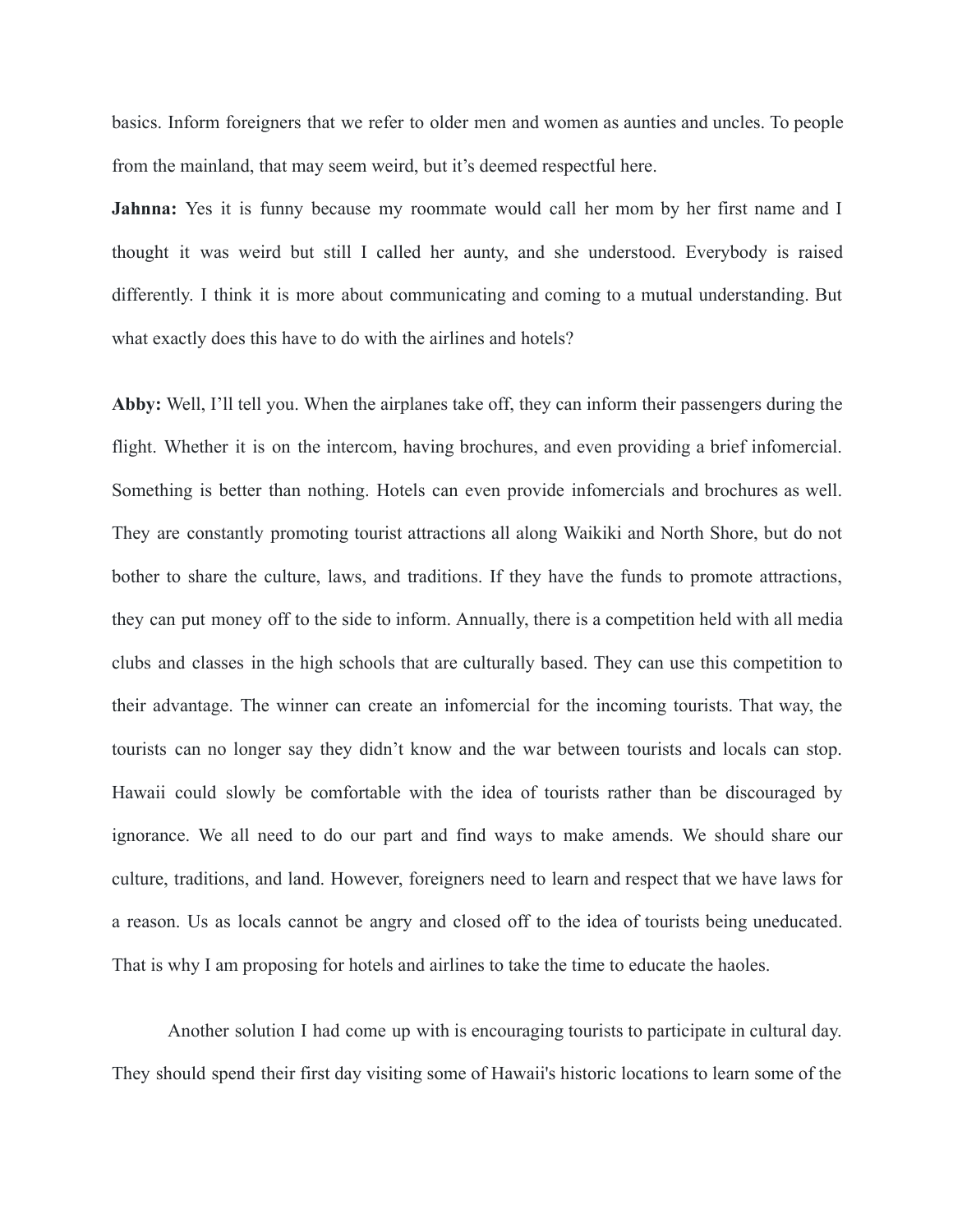history. Whether it is by going to the Iolani palace, Polynesian Cultural Center, and/or the Bishop museum. This will allow for the tourists to educate themselves on our culture. There is much more to Hawaii than our luaus and beaches. Our people and our land is the foundation. Coming to Hawaii should be treated like going to a foreign country. Educating yourself on the location is very important. People visit historic places in foreign countries all the time. So why don't they do it here? This is where the hotels and tour guides need to step up. Rather than throwing the tourists into the wild, take the time to teach them. Advise them to educate themselves by taking one day out of their trip to visit these places. Encourage them to understand us and why we value our culture and traditions. Not many people are aware of the pain and suffering the people of Hawaii had to endure. It is not something that is taught and is in the history books. If they are educated on our culture and traditions, they will understand why we get angry when they have these so-called "Hawaiian" days and dance their version of Hula. It is not because the Hawaiians are gatekeeping, they just think it's disrespectful and they're making it a joke. 'Ōlelo and hula were banned for many years, now that we can do these things freely, we take pride in it. We do these things with passion and pride. It is not a joke and it is not to look cute. It is to connect to the roots and to be proud to be Hawaiian. That is why we need to make sure the tourists are educated when they get here before they end up saying and doing something disrespectful. We want to alleviate the conflict, not make it worse. We want them to enjoy Hawaii, it's beauty, and the culture. However, we want them to remain respectful as they are doing so. By encouraging tourists to take a day to educate themselves, this will alleviate the issue at hand and we can come together to enjoy Hawaii as one.

# **The conclusion:**